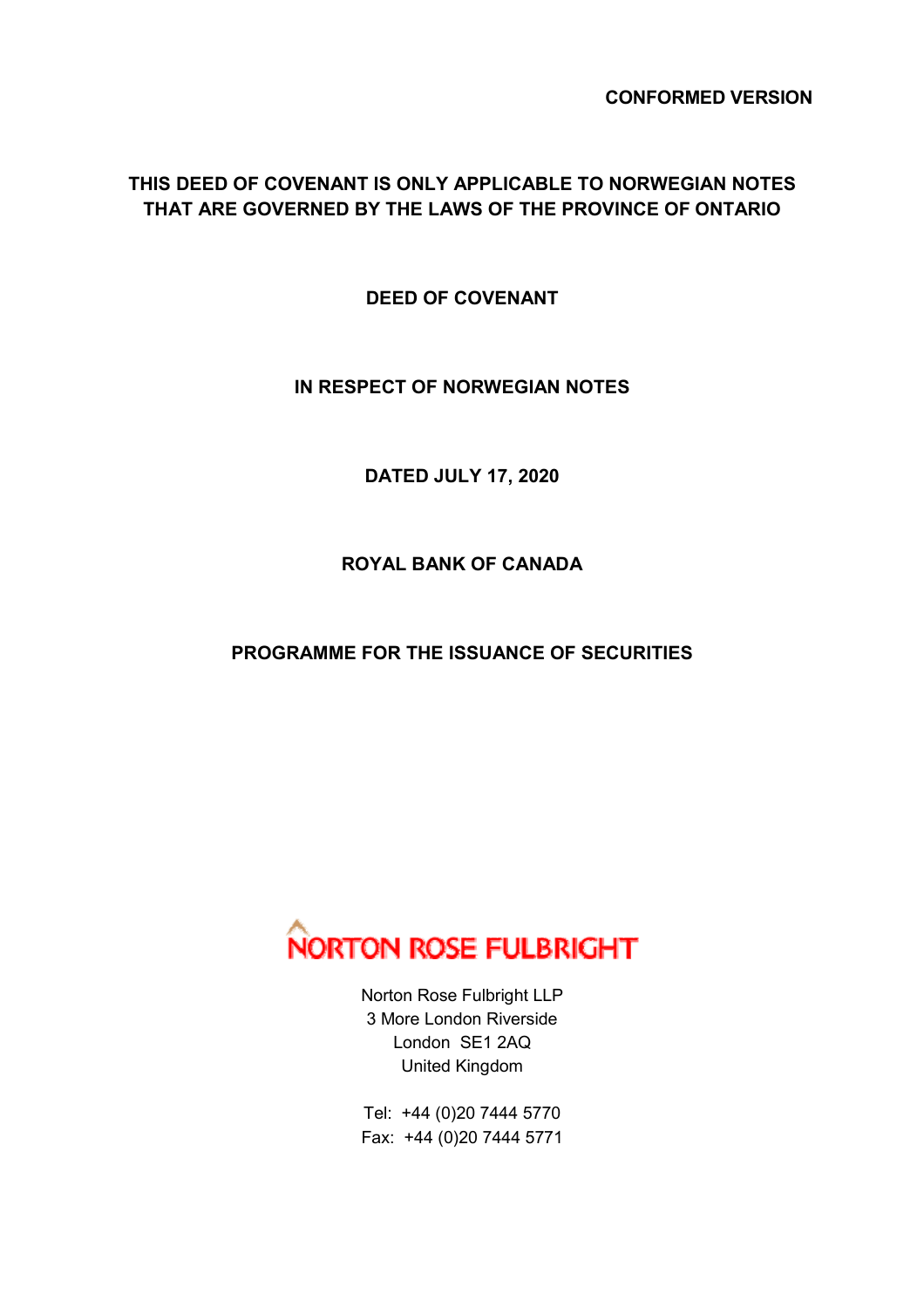**THIS DEED OF COVENANT** is made on July 17, 2020 by **ROYAL BANK OF CANADA** (the "**Issuer**") in favour of the Holders of each Series of Norwegian Notes (as defined below).

#### **WHEREAS**:

- (A) The Issuer has entered into an Amended and Restated Dealership Agreement dated July 17, 2020 with the Dealer named in it under which as may be amended and restated from time to time the Issuer proposes from time to time to issue , *inter alia*, Norwegian Notes (as defined below) and an Amended and Restated Issue and Paying Agency Agreement (the "**Agency Agreement**", which expression includes the same as it may be amended and restated, supplemented, novated or replaced from time to time) dated July 17, 2020 between the Issuer and the agents named therein.
- (B) The Issuer has also entered into an Issuing and Paying Agent Agreement (which expression includes the same as it may be amended, supplemented, novated or restated from time to time) originally dated October 31, 2011 between, *inter alia*, the Issuer and Skandinaviska Enskilda Banken AB (publ), as amended by an amendment agreement dated January 31, 2018 and side letters dated June 8, 2018 and June 26, 2019.
- (C) Certain Notes governed by the laws of the Province of Ontario and the federal laws of Canada applicable therein will be issued by the Issuer in uncertificated and dematerialised book-entry form (the "**Norwegian Notes**") in accordance with the Norwegian Act of 15 March 2019 no. 6 (as amended or replaced from time to time) (*Nw. verdipapirsentralloven*) (the "**CSD Act**").
- (D) This Deed is intended to replace the Deed of Covenant (the **"Previous Deed of Covenant**") dated June 26, 2019 executed by the Issuer in respect of Norwegian Notes issued in accordance with the CSD Act.
- (E) Terms used in this Deed of Covenant and not otherwise defined shall have the meanings given to them in the Terms and Conditions as defined in the Agency Agreement as amended and/or supplemented by the Final Terms or Pricing Supplement issued in respect of the relevant Norwegian Notes (the "**Conditions of the Norwegian Notes**").

#### **NOW THIS DEED WITNESSES** as follows:

- 1. This Deed shall apply to all Norwegian Notes issued on or after July 17, 2020 and all references herein to a Norwegian Note shall be construed accordingly. Norwegian Notes issued in accordance with the CSD Act under the Programme prior to July 17, 2020 shall continue to have the benefit of the Previous Deed of Covenant or, if applicable, any previous deed of covenant entered into prior thereto
- 2. The Issuer covenants with each Holder of Norwegian Notes that each such Holder is entitled to exercise or enforce, in respect of each Norwegian Note held by such Holder, the rights and obligations attaching or pertaining to such Norwegian Note as set out in the Conditions of the Norwegian Notes.
- 3. The Issuer undertakes in favour of each Holder that, in relation to any payment to be made by it under this Deed, it will comply with the provisions of the Condition entitled "Taxation" to the extent that they apply to any payments in respect of the Norwegian Notes as if those provisions had been set out in full in this Deed.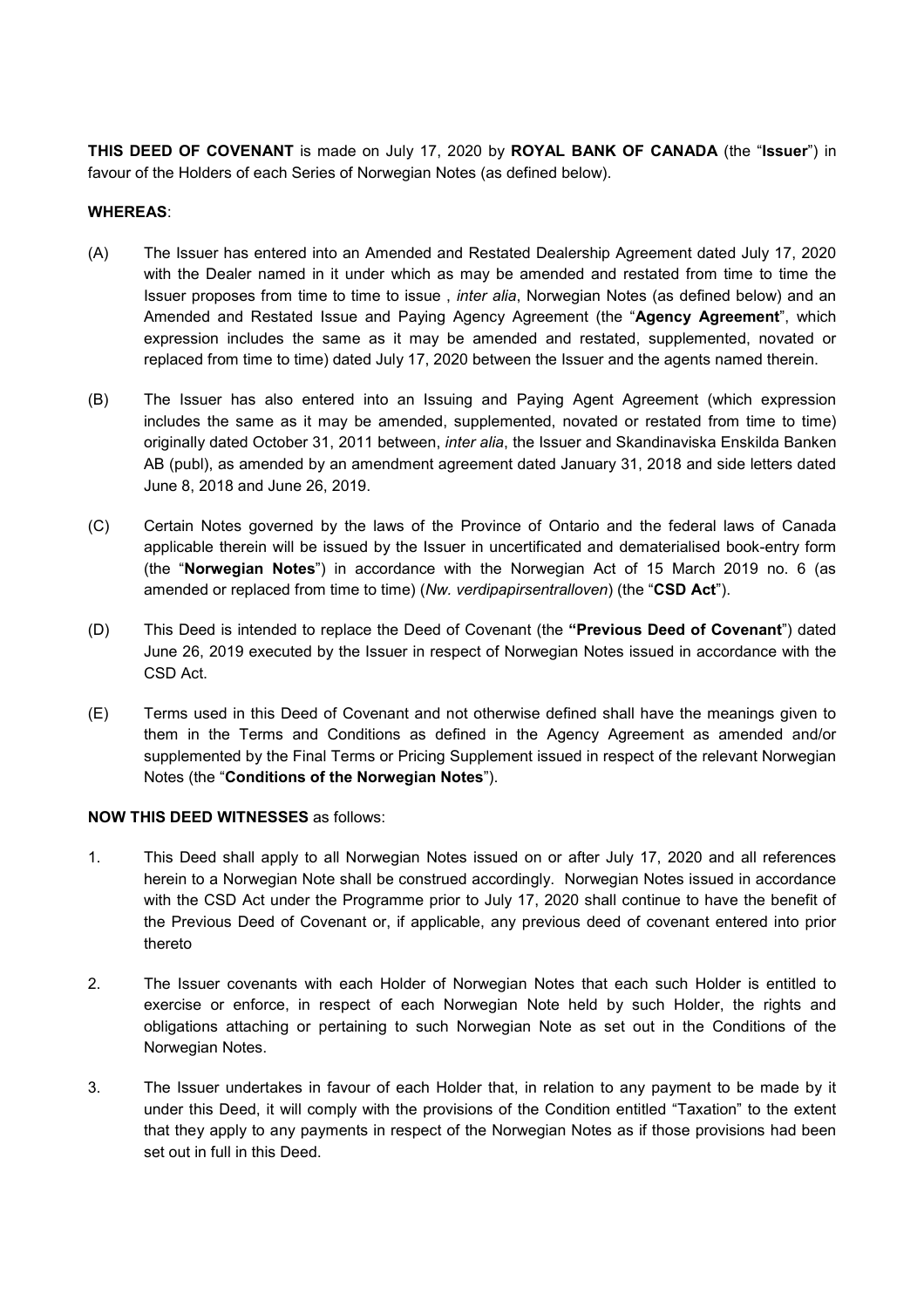- 4. The Issuer will pay any stamp and other duties and taxes, including interest and penalties, payable on or in connection with the execution of this Deed and any action taken by any Holder to enforce the provisions of this Deed.
- 5. The Issuer represents, warrants and undertakes with each Holder that it has all corporate power, and has taken all necessary corporate or other steps, to enable it to execute, deliver and perform this Deed, and that this Deed constitutes a legal, valid and binding obligation of the Issuer enforceable in accordance with its terms, subject to the laws of bankruptcy and other laws affecting the rights of creditors generally.
- 6. This Deed shall be deposited with and held by The Bank of New York Mellon, London Branch at One Canada Square, London E14 5AL until all the obligations of the Issuer under this Deed have been discharged in full.
- 7. The Issuer acknowledges the right of every Holder to the production of, and the right of every Holder to obtain (upon payment of a reasonable charge) a copy of, this Deed, and further acknowledges and covenants that the obligations binding upon it contained in this Deed are owed to, and shall be for the account of, each and every Holder, and that each Holder shall be entitled severally to enforce those obligations against the Issuer.
- 8. If any provision in or obligation under this Deed is or becomes invalid, illegal or unenforceable in any respect under the law of any jurisdiction, that will not affect or impair (i) the validity, legality or enforceability under the law of that jurisdiction of any other provision in or obligation under this Deed, and (ii) the validity, legality or enforceability under the law of any other jurisdiction of that or any other provision in or obligation under this Deed.
- 9. This Deed, the Norwegian Notes and any non-contractual obligations arising out of or in connection with this Deed and the Norwegian Notes are governed by, and shall be construed in accordance with, the laws of the Province of Ontario and the federal laws of Canada applicable therein, except that the registration of the Norwegian Notes in the Norwegian Central Securities Depository (Nw. *Verdipapirsentralen*) system for the registration of financial instruments shall be governed by Norwegian law.

[Remainder of page intentionally left blank]